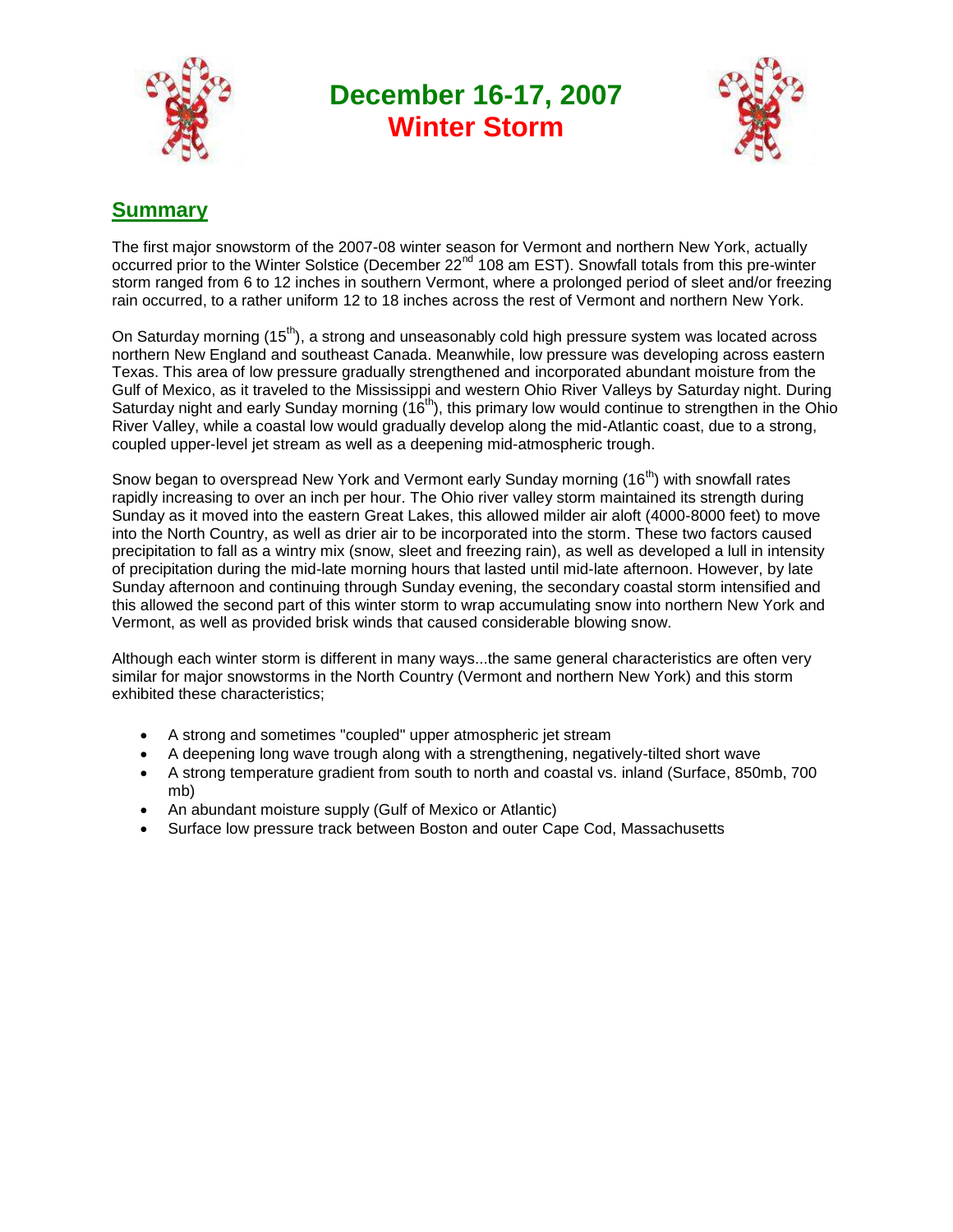**Snowfall Map** *Click on image to enlarge*



Storm total snowfall map depicts a wide swath of 12 to 18 inches across northern New York and the northern half of Vermont. This is where the precipitation mainly fell as snow, although there were some reports of sleet. Snowfall amounts of 6 to 12 inches occurred across southern Vermont, where milder and drier air accounted for a period of sleet and freezing rain as well as a longer lull in precipitation.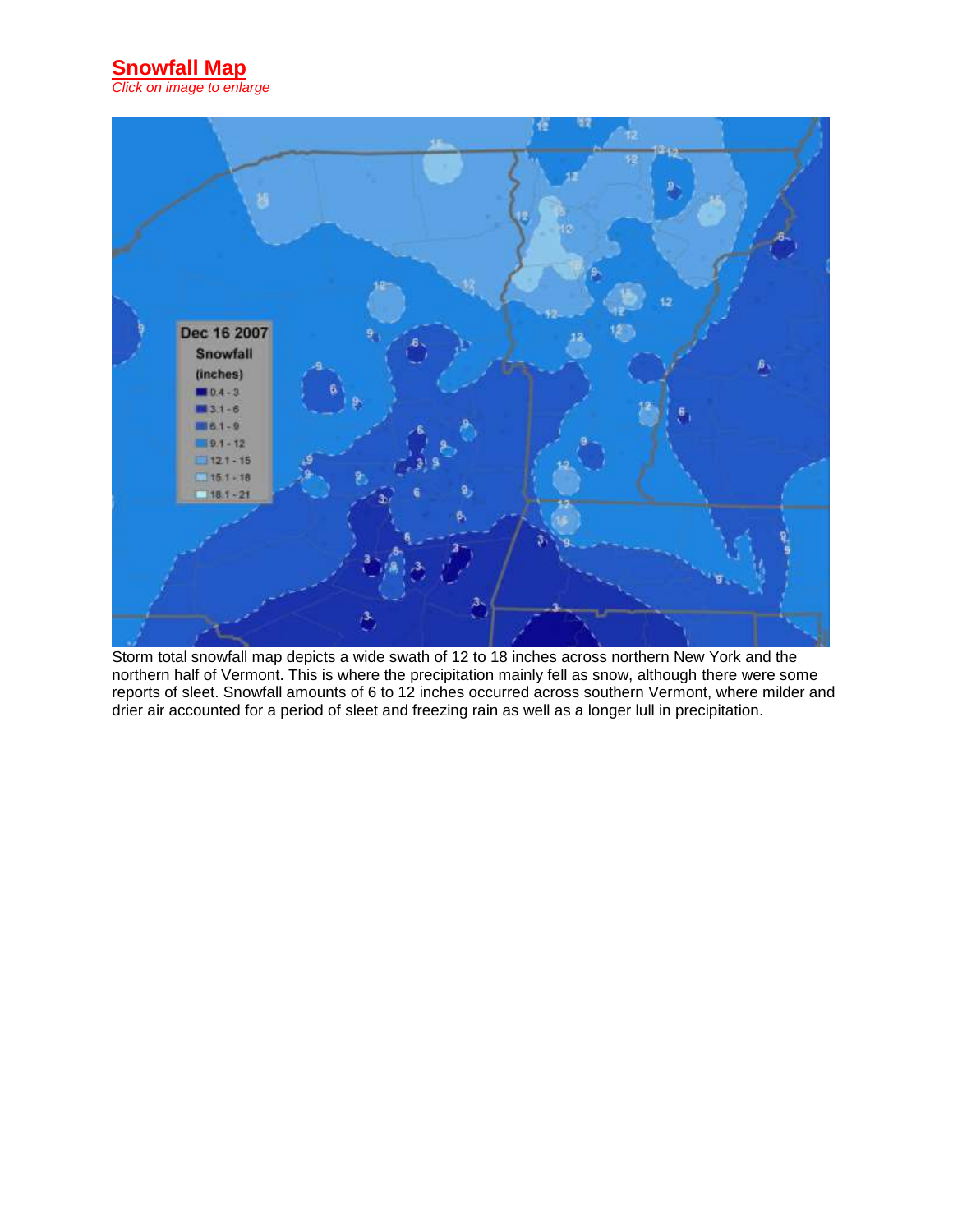#### **Snowfall Reports**

PUBLIC INFORMATION STATEMENT SPOTTER REPORTS NATIONAL WEATHER SERVICE BURLINGTON VT 1005 AM EST MON DEC 17 2007

THE FOLLOWING ARE UNOFFICIAL OBSERVATIONS TAKEN DURING THE PAST 10 HOURS FOR THE STORM THAT HAS BEEN AFFECTING OUR REGION. APPRECIATION IS EXTENDED TO HIGHWAY DEPARTMENTS...COOPERATIVE OBSERVERS...SKYWARN SPOTTERS AND MEDIA FOR THESE REPORTS. THIS SUMMARY IS ALSO AVAILABLE ON OUR HOME PAGE AT WEATHER.GOV/BURLINGTON

#### \*\*\*\*\*\*\*\*\*\*\*\*\*\*\*\*\*\*\*STORM TOTAL SNOWFALL\*\*\*\*\*\*\*\*\*\*\*\*\*\*\*\*\*\*\*\*

| LOCATION | STORM TOTAL | TIME/DATE   | COMMENTS |
|----------|-------------|-------------|----------|
|          | SNOWFALL    | OF          |          |
|          | (INCHES)    | MEASUREMENT |          |

#### NEW YORK

| CLINTON COUNTY                               |                        |  |                        |                                |
|----------------------------------------------|------------------------|--|------------------------|--------------------------------|
| PERU                                         |                        |  | 19.2 555 AM 12/17      |                                |
| ELLENBURG DEPOT                              |                        |  |                        | 17.0 912 AM 12/17 COOP         |
| AUSABLE CHASM 12.0 741 AM 12/17 HAM OPERATOR |                        |  |                        |                                |
| PERU                                         |                        |  |                        | 12.0 756 AM 12/17 HAM OPERATOR |
| PLATTSBURGH                                  |                        |  |                        | 12.0 700 PM 12/16 RACES        |
| PLATTSBURGH                                  |                        |  |                        | 12.0 745 AM 12/17 HAM OPERATOR |
| PERU                                         |                        |  | 6.5 941 AM 12/17       |                                |
| $\ldots$ FRANKLIN COUNTY                     |                        |  |                        |                                |
| WHIPPLEVILLE                                 |                        |  | 14.0 804 AM 12/17 COOP |                                |
| MALONE                                       |                        |  |                        | 12.0 700 AM 12/17 COOP         |
| SARANAC LAKE                                 |                        |  |                        | 12.0 750 AM 12/17 HAM OPERATOR |
| TUPPER LAKE                                  | 10.0 708 AM 12/17 COOP |  |                        |                                |
| ST. LAWRENCE COUNTY                          |                        |  |                        |                                |
| POTSDAM                                      |                        |  | 15.5 843 AM 12/17      |                                |
| EDWARDS                                      |                        |  |                        | 12.0 740 AM 12/17 HAM OPERATOR |
| NORFOLK                                      |                        |  |                        | 12.0 755 AM 12/17 HAM OPERATOR |
| OGDENSBURG                                   |                        |  |                        | 12.0 758 AM 12/17 HAM OPERATOR |
| CANTON                                       |                        |  |                        | 9.0 700 AM 12/17 COOP          |
| VERMONT                                      |                        |  |                        |                                |
| ADDISON COUNTY                               |                        |  |                        |                                |
| VERGENNES                                    |                        |  | 17.8 800 AM 12/17      |                                |
| NEW HAVEN                                    |                        |  | 13.0 700 AM 12/17 COOP |                                |
| SOUTH LINCOLN                                |                        |  | 13.0 700 AM 12/17 COOP |                                |
| BRIDPORT                                     |                        |  | 11.0 735 AM 12/17      |                                |
| SHOREHAM                                     |                        |  |                        | 10.5 748 AM 12/17 HAM OPERATOR |
| CALEDONIA COUNTY                             |                        |  |                        |                                |
| WHEELOCK                                     |                        |  |                        | 17.0 805 AM 12/17 1900 FT      |
| SUTTON                                       |                        |  | 15.7 700 AM 12/17      | COOP                           |
| WEST BARNET                                  | 13.5 830 AM 12/17      |  |                        |                                |
| SAINT JOHNSBURY 12.9 903 AM 12/17            |                        |  |                        | COOP                           |
| CHITTENDEN COUNTY                            |                        |  |                        |                                |
| HANKSVILLE                                   |                        |  |                        | 18.3 859 AM 12/17 COOP         |
| MILTON                                       | 18.0                   |  |                        | 700 AM 12/17 NWS EMPLOYEE      |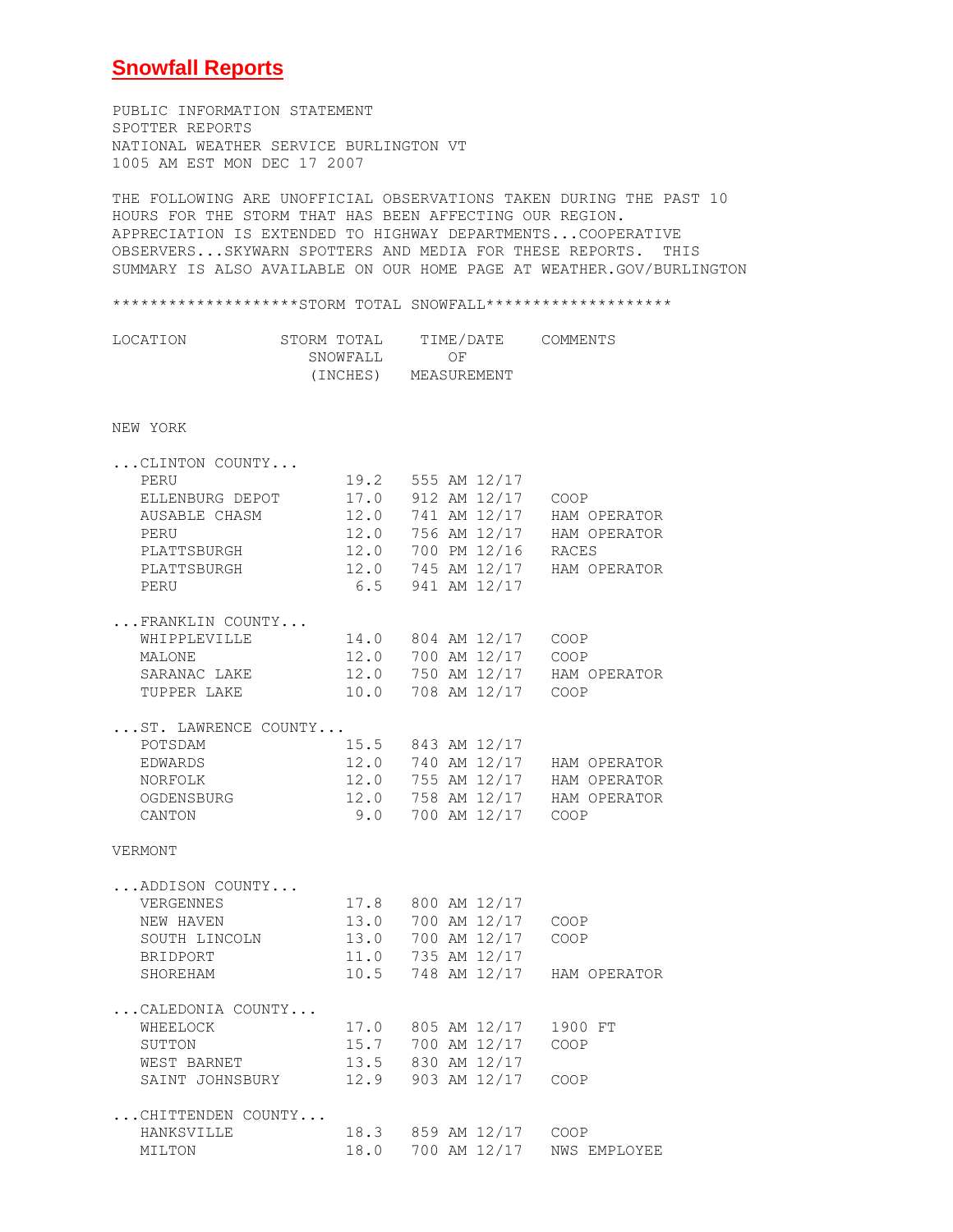| ESSEX JUNCTION                                  |      |  | 17.6 901 AM 12/17 COOP  |                                                                                                               |
|-------------------------------------------------|------|--|-------------------------|---------------------------------------------------------------------------------------------------------------|
| SOUTH BURLINGTON                                |      |  |                         | 15.5 730 AM 12/17 NWS EMPLOYEE                                                                                |
| SOUTH BURLINGTON 15.5 841 AM 12/17              |      |  |                         |                                                                                                               |
| SOUTH BURLINGTON 14.4 930 AM 12/17 AIRPORT      |      |  |                         |                                                                                                               |
| WESTFORD                                        |      |  |                         | 13.0 715 AM 12/17 NWS EMPLOYEE                                                                                |
| UNDERHILL CENTER 12.8 800 AM 12/17 NWS EMPLOYEE |      |  |                         |                                                                                                               |
| JERICHO                                         |      |  |                         | 11.4 745 AM 12/17 NWS EMPLOYEE                                                                                |
| COLCHESTER                                      |      |  |                         | 11.0 740 AM 12/17 NWS EMPLOYEE                                                                                |
|                                                 |      |  |                         |                                                                                                               |
| $\ldots$ ESSEX COUNTY                           |      |  |                         |                                                                                                               |
| EAST HAVEN                                      |      |  | 12.0 1003 AM 12/17 COOP |                                                                                                               |
|                                                 |      |  |                         |                                                                                                               |
| FRANKLIN COUNTY                                 |      |  |                         |                                                                                                               |
| SAINT ALBANS                                    |      |  | 11.3 610 AM 12/17 COOP  |                                                                                                               |
| HIGHGATE CENTER                                 |      |  |                         | 9.0 739 AM 12/17 HAM OPERATOR                                                                                 |
|                                                 |      |  |                         |                                                                                                               |
| LAMOILLE COUNTY                                 |      |  |                         |                                                                                                               |
| <b>STOWE</b>                                    |      |  |                         | 15.0 1000 AM 12/17 2 MI SOUTH                                                                                 |
| CAMBRIDGE                                       |      |  | 15.0 842 AM 12/17       |                                                                                                               |
| <b>EDEN</b>                                     |      |  | 13.3 844 AM 12/17 COOP  |                                                                                                               |
| JEFFERSONVILLE                                  |      |  | 12.5 859 AM 12/17 COOP  |                                                                                                               |
| STOWE                                           |      |  |                         | 11.0 326 AM 12/17 SPOTTER                                                                                     |
|                                                 |      |  |                         |                                                                                                               |
| ORANGE COUNTY                                   |      |  |                         |                                                                                                               |
| BROOKFIELD                                      |      |  | 17.5 700 AM 12/17 COOP  |                                                                                                               |
| CORINTH                                         |      |  |                         |                                                                                                               |
| RANDOLPH CENTER                                 |      |  |                         | 12.1 700 AM 12/17 COOP<br>10.5 322 AM 12/17 SPOTTER<br>10.0 324 AM 12/17 COOP<br>10.0 712 AM 12/17 COOP       |
| CHELSEA                                         |      |  |                         |                                                                                                               |
| CHELSEA                                         |      |  |                         |                                                                                                               |
|                                                 |      |  |                         |                                                                                                               |
| ORLEANS COUNTY                                  |      |  |                         |                                                                                                               |
| NEWPORT                                         |      |  | 12.0 700 AM 12/17 COOP  |                                                                                                               |
| EAST ALBANY                                     |      |  | 8.0 847 AM 12/17 COOP   |                                                                                                               |
|                                                 |      |  |                         |                                                                                                               |
| RUTLAND COUNTY                                  |      |  |                         |                                                                                                               |
| CHITTENDEN                                      |      |  |                         |                                                                                                               |
| BRANDON                                         |      |  |                         |                                                                                                               |
| RUTLAND                                         |      |  |                         |                                                                                                               |
| WALLINGFORD                                     |      |  |                         | 15.0 959 AM 12/17 1000 FT COOP<br>10.0 958 AM 12/17 POST OFFICE<br>7.5 800 AM 12/17 COOP<br>7.0 1003 AM 12/17 |
|                                                 |      |  |                         |                                                                                                               |
| WASHINGTON COUNTY                               |      |  |                         |                                                                                                               |
| MARSHFIELD                                      | 14.0 |  | 824 AM 12/17            |                                                                                                               |
| WATERBURY CENTER                                | 12.5 |  | 839 AM 12/17            |                                                                                                               |
| PLAINFIELD                                      | 9.5  |  | 848 AM 12/17            | COOP                                                                                                          |
| MONTPELIER                                      | 9.0  |  | 854 AM 12/17            | COOP                                                                                                          |
|                                                 | 8.0  |  | 800 AM 12/17            |                                                                                                               |
| WAITSFIELD                                      |      |  |                         | COOP                                                                                                          |
| WINDSOR COUNTY                                  |      |  |                         |                                                                                                               |
| SPRINGFIELD                                     | 14.0 |  | 843 AM 12/17            |                                                                                                               |
| <b>BETHEL</b>                                   | 13.0 |  | 700 AM 12/17            | COOP                                                                                                          |
| ROCHESTER                                       | 10.0 |  | 700 AM 12/17            | COOP                                                                                                          |
|                                                 |      |  | 720 AM 12/17            |                                                                                                               |
| CAVENDISH                                       | 9.5  |  |                         | COOP                                                                                                          |
| WOODSTOCK                                       | 7.0  |  | 822 AM 12/17            | COOP                                                                                                          |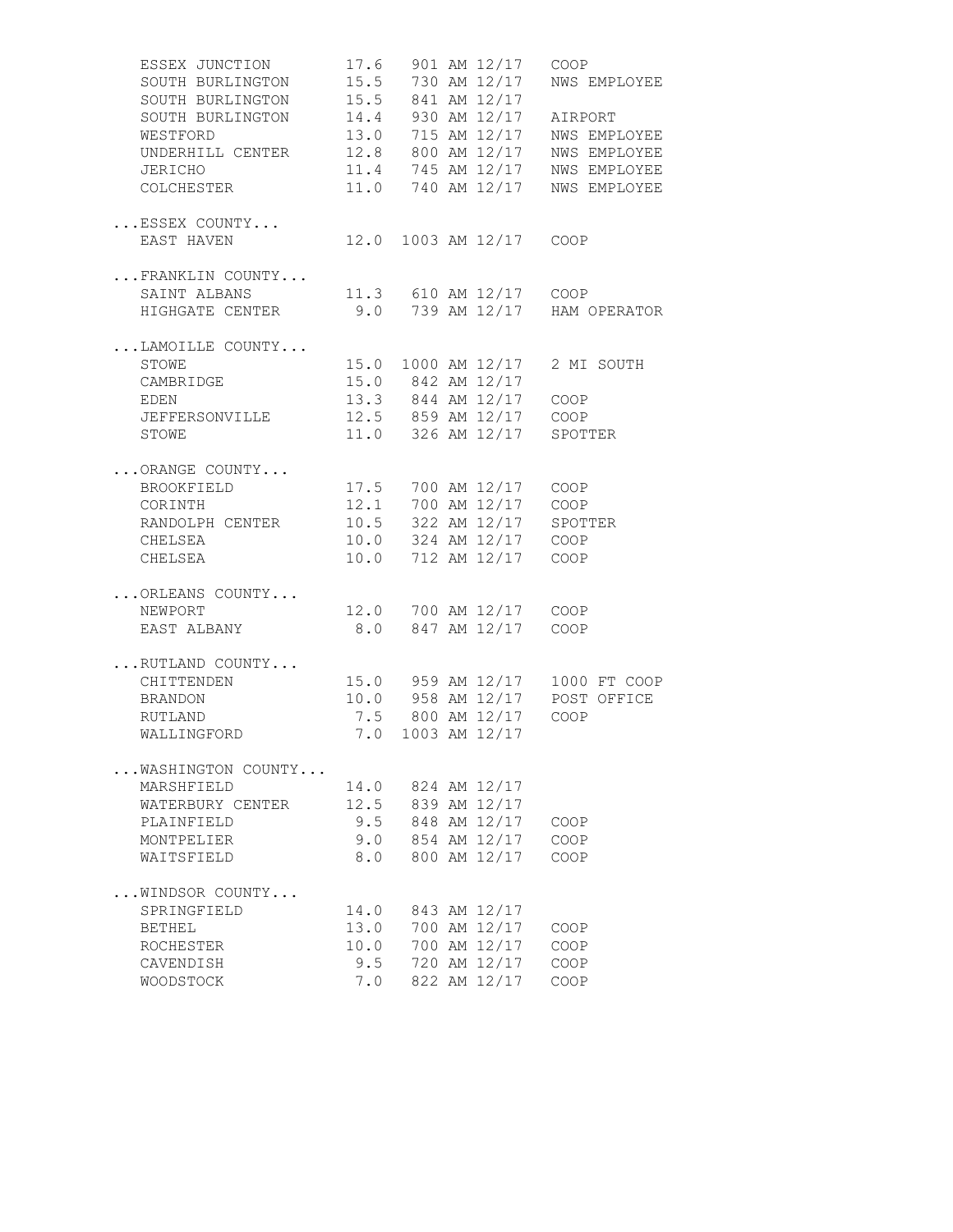#### **Surface Map on Saturday December 15th at 7am**

*Click on image to enlarge*



Saturday morning minimum temperatures were around Zero and Saturday afternoon maximum temperatures were in the upper single numbers and teens.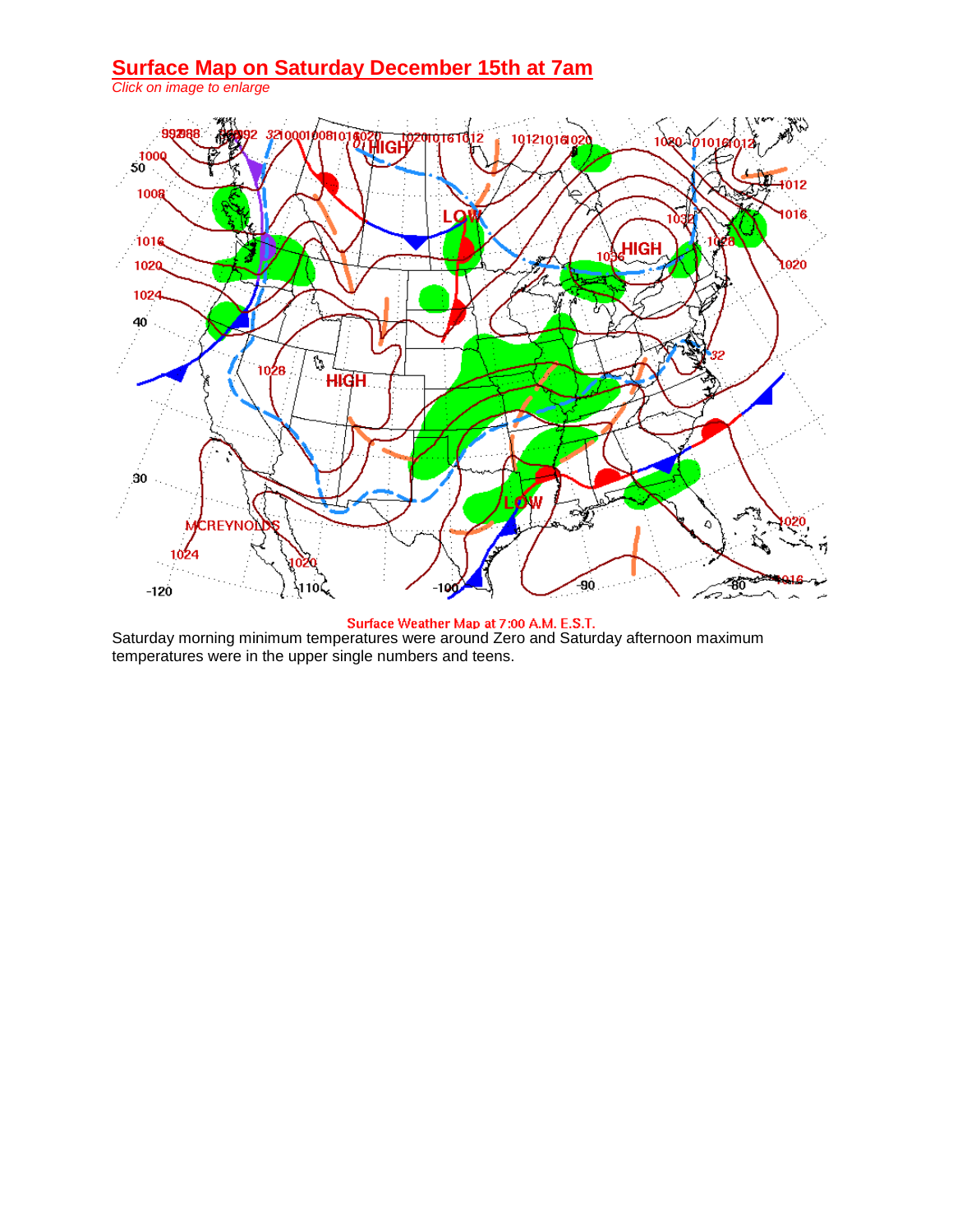## **Evolution of Surface Low Track**

**7am EST Saturday 12/15 to 7am EST Monday 12/16** *Click on image to enlarge*



Surface low across Texas and Louisiana on Saturday morning strengthens as it moves into the Ohio River Valley Saturday night and Sunday. Meanwhile, a secondary coastal low slowly develops off the Mid-Atlantic coast Sunday, becoming the main system Sunday night.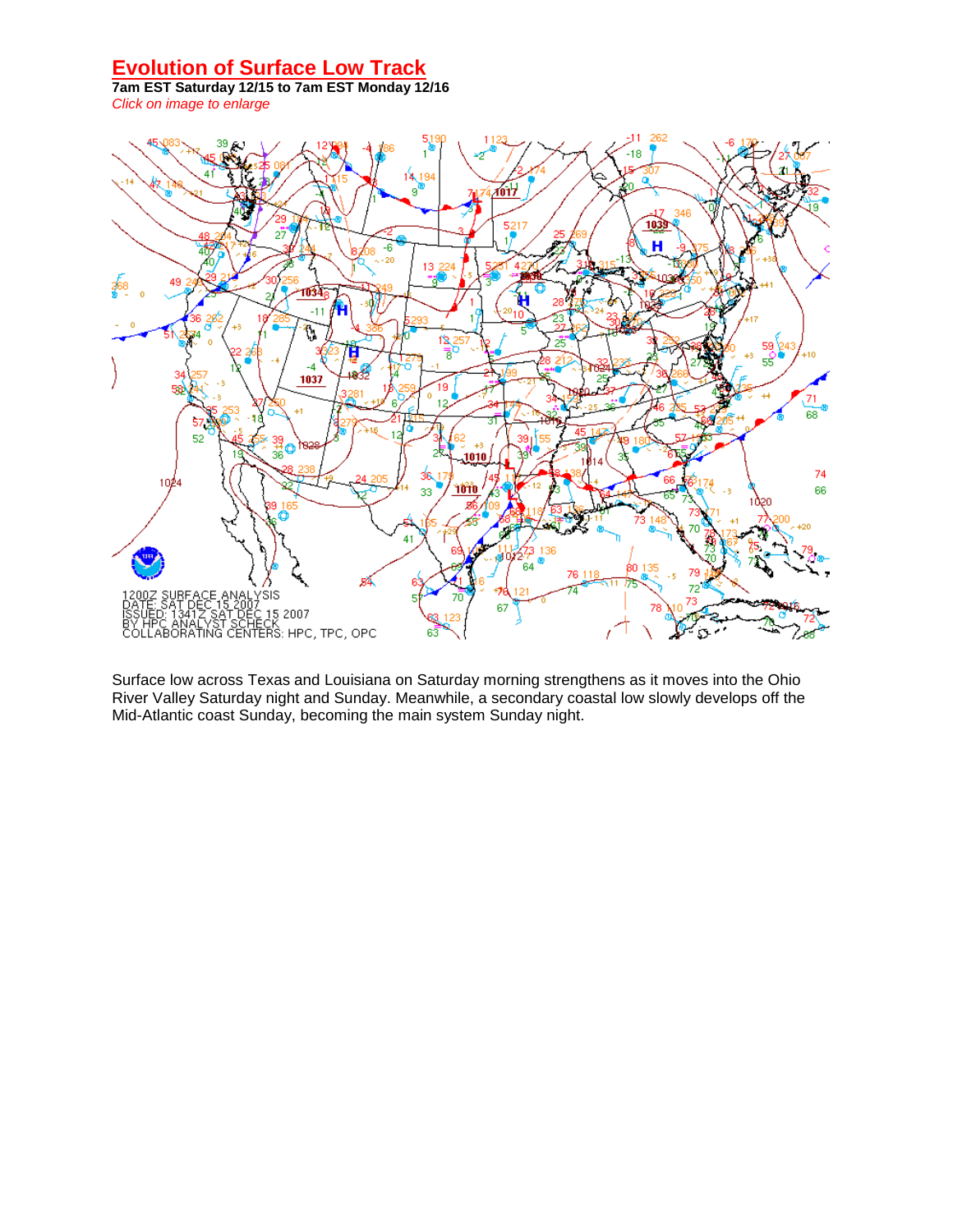#### **Track of 850mb Low, Thermal Gradient and Moisture**

**Saturday Morning at 7am EST (12/15) to Sunday Night at 7pm EST (12/16)** *Click on image to enlarge*



850mb closed low across southern Plains/Mississippi River Valley on Saturday morning lifts northeast and rapidly intensifies across Ohio River Valley before moving across New England on Sunday. The tight gradient of isotherms (blue and red dashed lines) shows the "clash in air masses" and potential low-level energy available. Abundant moisture from the Gulf of Mexico (solid green lines) on Saturday lifts up the east coast on Sunday.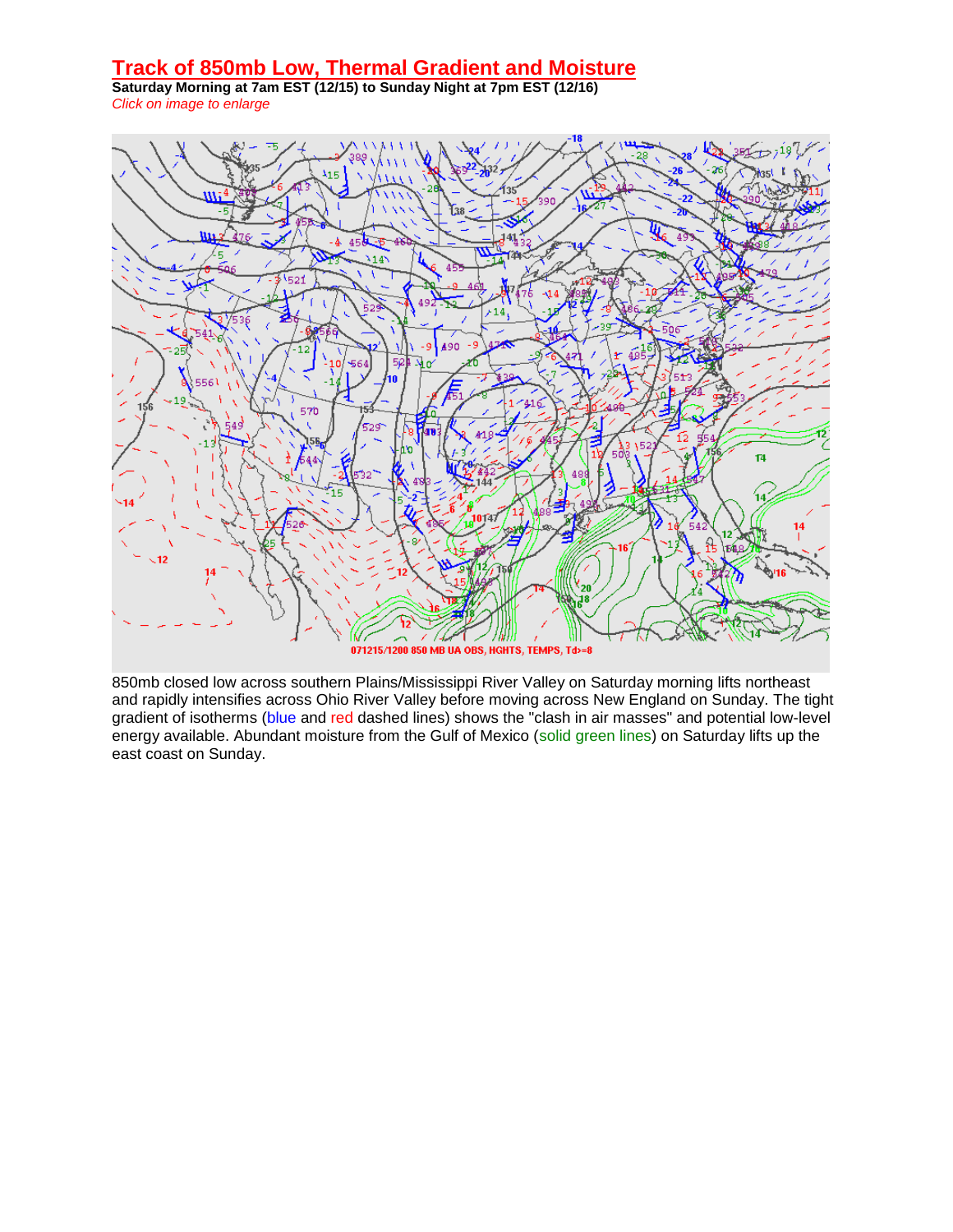## **Upper Level Jet Stream (300mb)**

**Saturday Morning at 7am EST (12/15) to Sunday Night at 7pm EST (12/16)** *Click on image to enlarge*



Upper level jet stream (300 mb) with double-jet structure, including an 140kt jet streak progresses eastward. This double-jet structure creates upper-level divergence which promotes strong upward vertical motion and accounts for storm intensification.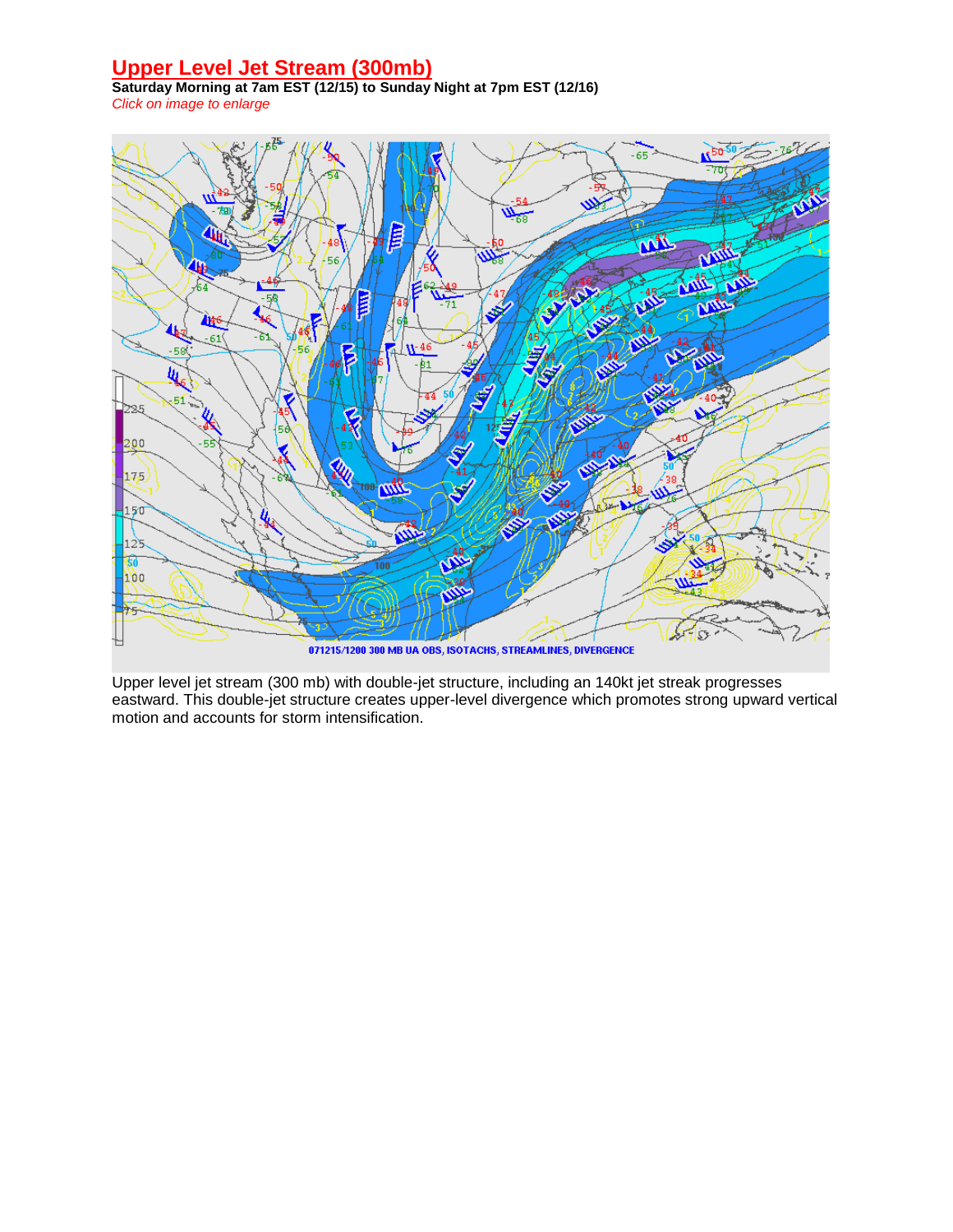## **Mid-Atmospheric Trough (500mb)**

**Saturday Morning at 7am EST (12/15) to Sunday Night at 7pm EST (12/16)** *Click on image to enlarge*



Short wave within long wave trough axis across central US on Saturday morning proceeds to strengthen, eventually becoming cut-off as it lifts northeast in negatively tilted trough axis across the northeast on Sunday.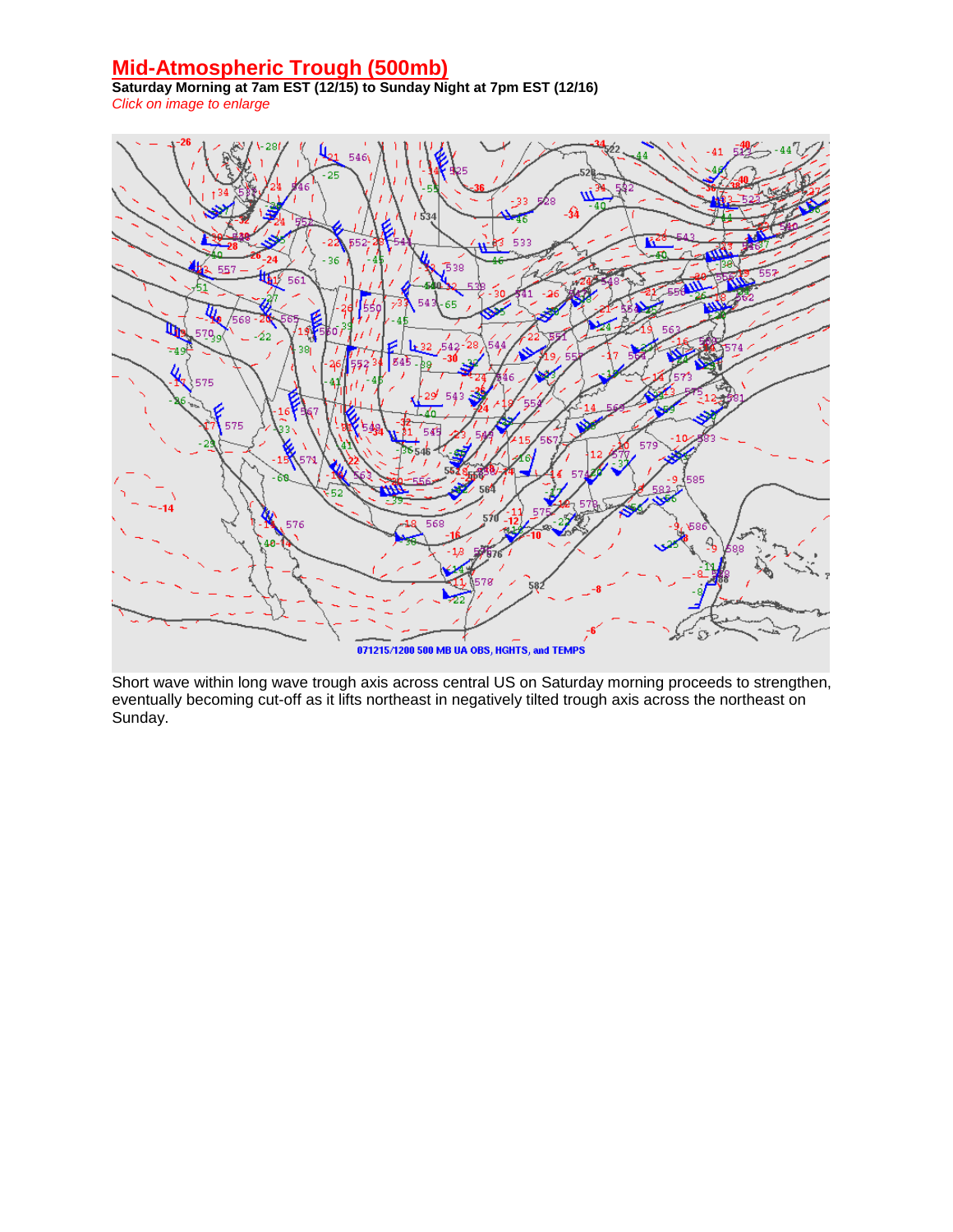#### **Infrared Satellite and Surface Time Lapse**

**Saturday Morning at 7am EST (12/15) to Sunday Night at 7pm EST (12/16)** *Click on image to enlarge*



Abundant moisture is being tapped from the Gulf of Mexico and being transported northeast into New England as the storm approaches the region.